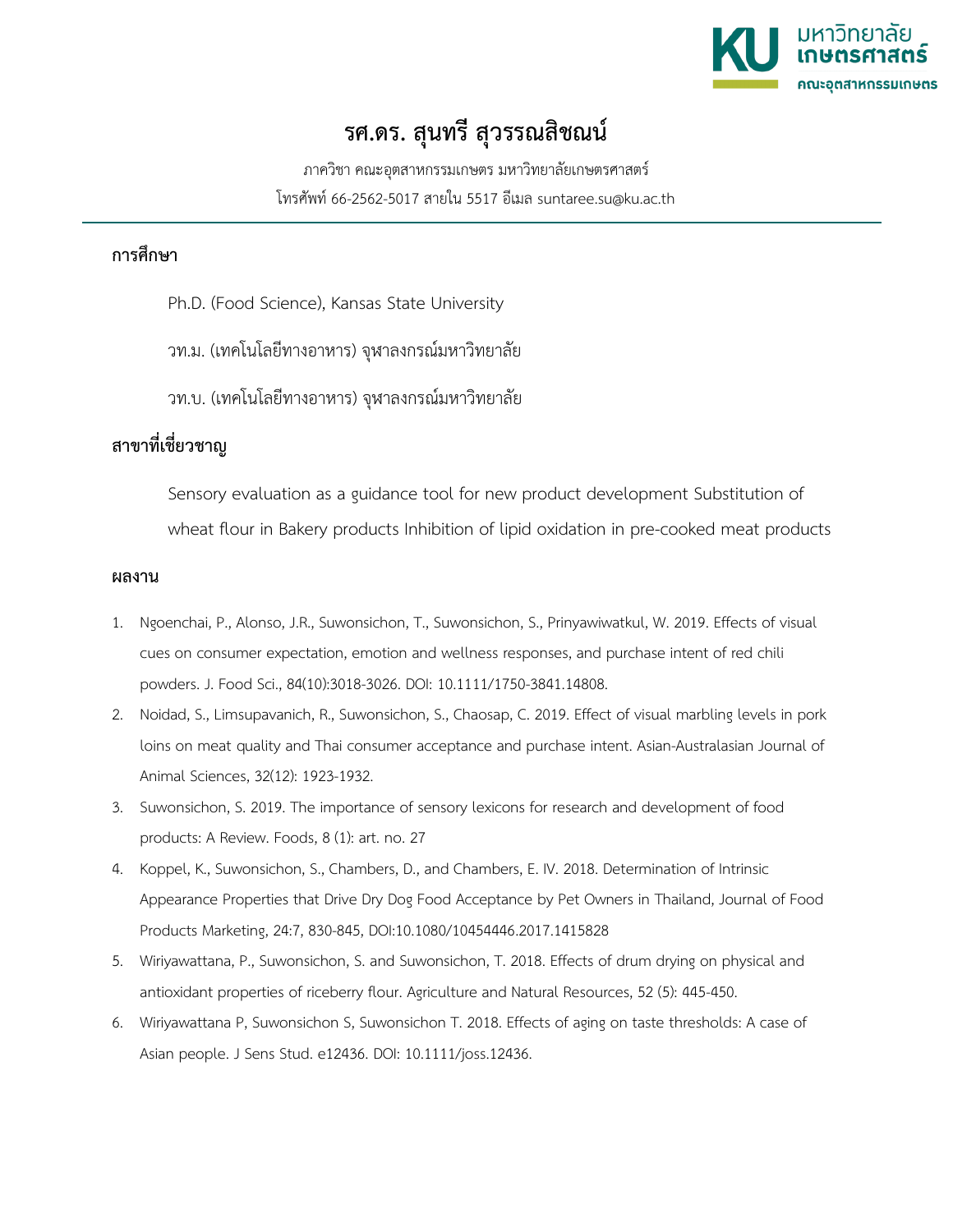

- 7. Rosales, C. K., Suwonsichon, S. and Klinkesorn, U. 2018. Influence of crystal promoters on sensory characteristics of heat-resistant compound chocolate. Int J Food Sci Technol. 53, 1459–1467. DOI: 10.1111/ijfs.13725.
- 8. Pinsuwan, A., Suwonsichon, S., Chompreeda, P. and Prinyawiwatkul, W. 2018. Development of Thai emotion lexicon for coffee drinking using word association and check-all-that-apply methods. Journal of Food Science and Agricultural Technology 4 (Spcl. Iss.):
- 9. Suravanichnirachorn, W., Haruthaithanasan, V., Suwonsichon, S., Sukatta, U., Maneeboon, T. and Chantrapornchai, W. 2018. Effect of carrier type and concentration on the properties, anthocyanins and antioxidant activity of freeze-dried mao [Antidesma bunius (L.) Spreng] powders. Agriculture and Natural Resources, 52 (4): 354-360.
- 10. Suravanichnirachorn, W., Haruthaithanasan, V., Suwonsichon, S., Sukatta, U., Maneeboon, T. and Chantrapornchai, W. 2018. Stability of mao (Antidesma bunius (L.) Spreng) powder in different food process models. International Food Research Journal, 25 (6): 2666-2673.
- 11. Rosales, C. K., Suwonsichon, S. and Klinkesorn, U. 2017. Ability of crystal promoters to delay fat bloom development in heat-resistant compound chocolate with or without the presence of crystal inhibitor. Int J Food Sci Technol. 52, 2343–2351. DOI:10.1111/ijfs.13517.
- 12. Rosales, C. K., Klinkesorn, U. and Suwonsichon, S. 2017. Effect of Crystal Promoters on Viscosity and Melting Characteristics of Compound Chocolate. International Journal of Food Properties 20(1): 119-132. DOI: 10.1080/10942912.2016.1147458.
- 13. Pujchakarn, T., Suwonsichon, S. and Suwonsichon, T. (2016), Development of a sensory lexicon for a specific subcategory of soy sauce: Seasoning soy sauce. J Sens Stud. 31(6): 443-452. DOI:10.1111/joss.12234.
- 14. Rosales,C.K., Suwonsichon, S. 2015. Sensory lexicon of pomelo fruit over various cultivars and fresh-cut storage. J. Sensory Studies 30(1): 21-32.
- 15. Ledeker C. N., Suwonsichon, S., Chambers, D.H., Adhikari, K. 2014. Comparison of sensory attributes in fresh mangoes and heat-treated mango purées prepared from Thai cultivars. LWT Food Science and Technology. 56: 138-144.
- 16. Kadri Koppel, Edgar Chambers IV, Laura Vázquez-Araújo, Loreida Timberg, Ángel A.Carbonell-Barrachin, Suntaree Suwonsichon. 2014. Cross-country comparison of pomegranate juice acceptance in Estonia, Spain, Thailand, and United States. J Food Quality and Pr
- 17. Koppel, K.; Suwonsichon, S.; Chitra, U.; Lee, J.; Chambers IV, E. 2014. Eggs and Poultry Purchase, Storage, and Preparation Practices of Consumers in Selected Asian Countries. Foods, 3, 110-127.